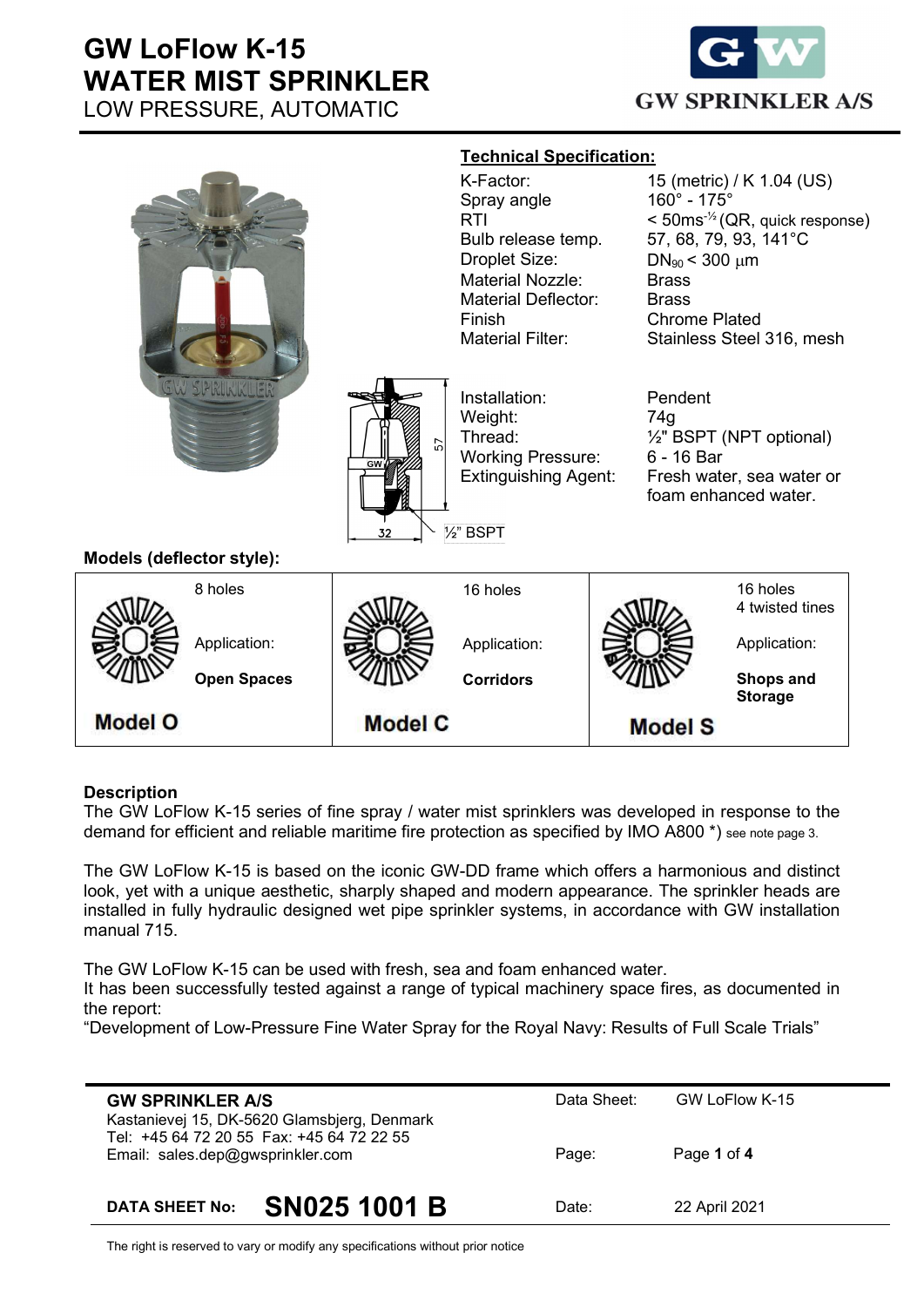

### Application

The GW LoFlow K-15 Model O and C (68°C, only) are FM approved to Class 5560 (FM Approval Standard for Water Mist Systems) for protection of light hazard (HC-1), non-storage and nonmanufacturing occupancies as defined in FM datasheet 3-26 – such as:

| Occupancies                                                                                                                                |                                                          |                                                                                                                                        |                                                                                                                                |                                                                                                                                                                                                                                                                                                   |                                                                |
|--------------------------------------------------------------------------------------------------------------------------------------------|----------------------------------------------------------|----------------------------------------------------------------------------------------------------------------------------------------|--------------------------------------------------------------------------------------------------------------------------------|---------------------------------------------------------------------------------------------------------------------------------------------------------------------------------------------------------------------------------------------------------------------------------------------------|----------------------------------------------------------------|
| Healthcare<br><b>Facilities</b>                                                                                                            | <b>Business</b><br><b>Facilities &amp;</b><br>Apartments | Educational<br><b>Facilities</b>                                                                                                       | Transport &<br>Logistic                                                                                                        | Leisure Facilities<br>& Public<br>Assembly                                                                                                                                                                                                                                                        | Telecom.,<br><b>Film Studios</b><br>and<br>Research<br>Centers |
| <b>Hospitals Hospital</b><br>Labs.<br><b>Nursing Homes</b><br>Convalescent<br>Homes<br>Kitchens<br>Care Homes<br><b>Penal Institutions</b> | Offices<br>Hotels<br><b>Flats</b><br>Apartments          | Universities<br>Schools<br>Kindergartens<br>Colleges<br>Dormitories &<br><b>Residence Halls</b><br>Prisons<br><b>Detention Centers</b> | <b>Airport Terminal</b><br><b>Bus Station</b><br><b>Train Station</b><br>Ferry Port<br>Cruise Terminal<br><b>Bicycle Parks</b> | Museums<br>Monuments<br><b>Restaurants</b><br>(Seating areas)<br>Gyms<br>Places of Worship<br><b>Ski Lift Stations</b><br>Zoo/Aquarium<br>Auditoriums<br><b>Aquatic Center</b><br>(Swimming Pool &<br>Spa)<br>Theatres<br>Cinemas<br><b>Convention Centers</b><br><b>Theme Parks</b><br>Libraries | Laboratories<br><b>Control Rooms</b>                           |

### Design limitations

| Applications                | <b>Model O</b>                                                                                                                                                | <b>Model C</b>                   |
|-----------------------------|---------------------------------------------------------------------------------------------------------------------------------------------------------------|----------------------------------|
| (FM Class 5560)             | Open Spaces                                                                                                                                                   | Corridors and<br>confined spaces |
| Installation height, max.   | 5m                                                                                                                                                            | 2,4m                             |
| Min./Max. sprinkler spacing | 2,0m / 3,5m                                                                                                                                                   | 3,5m                             |
| Distance from wall          | 1,75m                                                                                                                                                         | 1,75m                            |
| Max. enclosure area         | unrestricted                                                                                                                                                  | 49m <sup>2</sup> <sup>1)</sup>   |
| Min. water pressure         | 6 bar                                                                                                                                                         | 6 bar                            |
| Nominal temp. rating        | $68^{\circ}$ C                                                                                                                                                | $68^{\circ}$ C                   |
|                             | 1)<br>A single Model C may be installed in rooms not<br>exceeding 4 x 3m.<br>A single Model C may be used to protect hallways not<br>exceeding 3,5m in width. |                                  |

| <b>GW SPRINKLER A/S</b><br>Kastanievej 15, DK-5620 Glamsbjerg, Denmark<br>Tel: +45 64 72 20 55 Fax: +45 64 72 22 55 | Data Sheet: | GW LoFlow K-15 |
|---------------------------------------------------------------------------------------------------------------------|-------------|----------------|
| Email: sales.dep@gwsprinkler.com                                                                                    | Page:       | Page 2 of 4    |
| SN025 1001 B<br><b>DATA SHEET No:</b>                                                                               | Date:       | 22 April 2021  |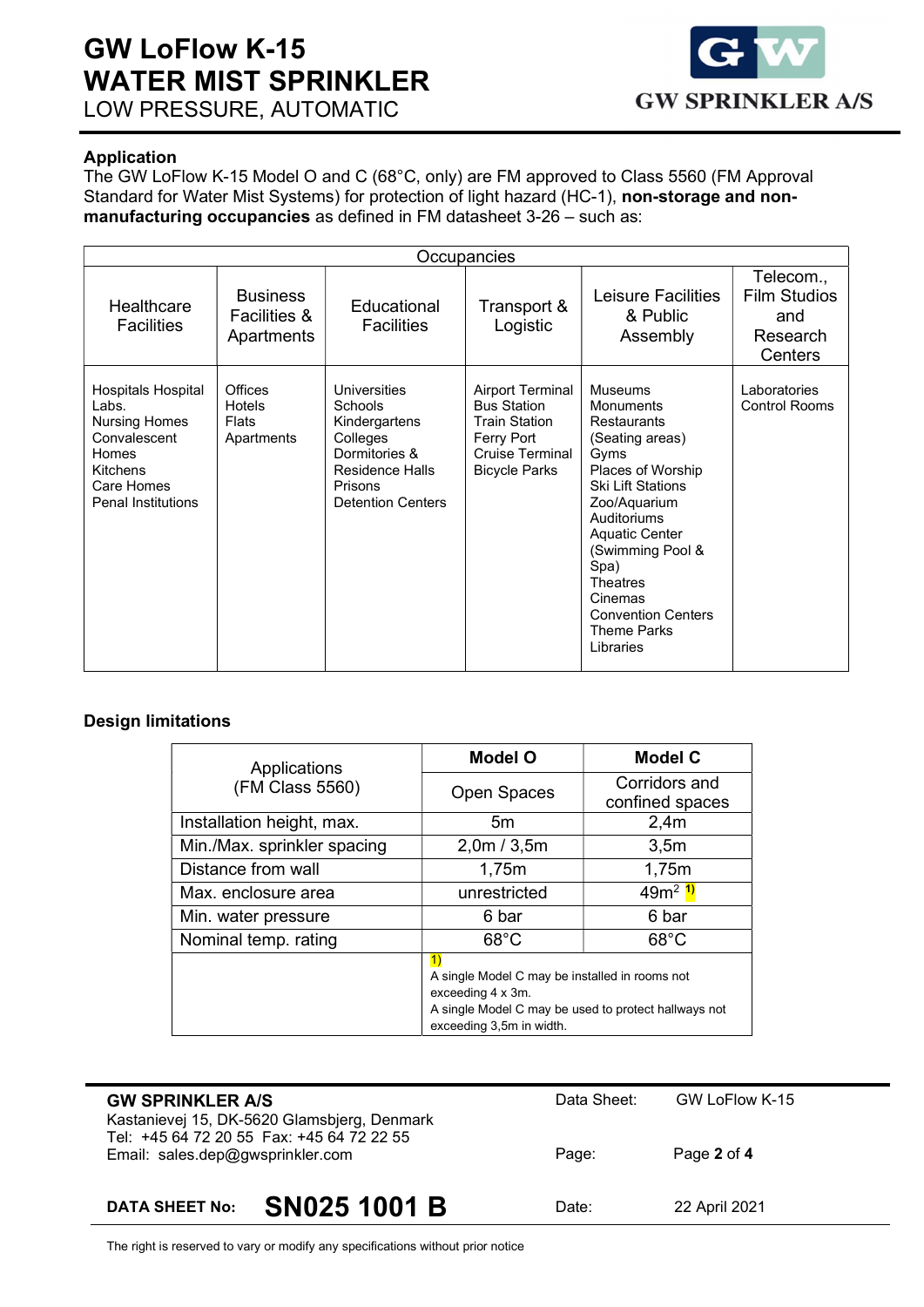

#### Approvals:

ΗM **APPROVED** 

FM (Factory Mutual): GW LoFlow K-15 Model O and C – 68°C Quick Response (and open version).

#### \*) NOTE:

Due to changes in IMO test protocols calling for non-commercially viable high-cost re-testing, it was decided not to renew marine approvals, hence the GW LoFlow K-15 Model O, C and S no longer holds MED or Class Society approvals.